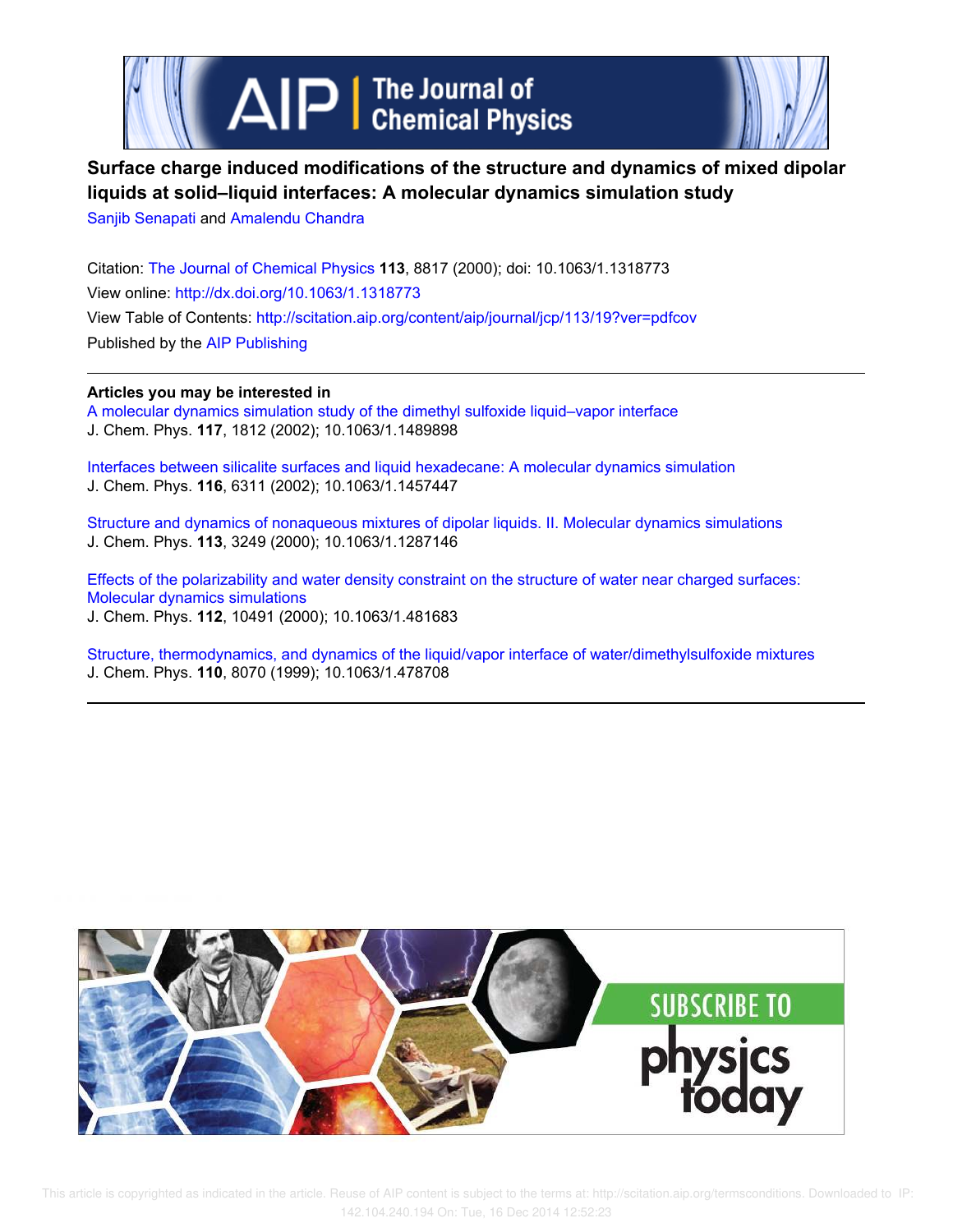## **Surface charge induced modifications of the structure and dynamics of mixed dipolar liquids at solid–liquid interfaces: A molecular dynamics simulation study**

Sanjib Senapati and Amalendu Chandra *Department of Chemistry, Indian Institute of Technology, Kanpur, U.P., India 208016*

 $(Received 16 May 2000; accepted 23 August 2000)$ 

Molecular dynamics simulations are carried out to investigate the structural and dynamical properties of binary Stockmayer liquids near charged solid surfaces at varying surface charge density. The two solvent components differ widely in their polarity. The dipolar mixtures are formed at varying composition and the properties of the interfacial molecules are calculated in terms of several equilibrium and dynamical quantities such as the number density and polarization profiles, electrostriction at surfaces, linear and angular velocity autocorrelation functions, perpendicular (*z*) and parallel  $(x, y)$  components of translational diffusion tensors and rotational diffusion coefficients. The extent of selective adsorption of one species against the other at the surfaces is investigated as a function of surface charge density and composition and its effects on translational and rotational diffusion of interfacial molecules are discussed. The dynamical properties of the interfaces are also compared with those of the bulk. © *2000 American Institute of Physics.*  $[SO021-9606(00)51143-X]$ 

### **I. INTRODUCTION**

An understanding of the changes in structural and dynamical properties of dipolar solvents under the influence of surface charges is important in electrochemistry, biochemistry and surface science. Examples of such systems include polar solvents near charged electrodes, colloids, membranes, and macromolecules. In recent years, a considerable amount of work has been carried out on the properties of pure dipolar liquids in the vicinity of charged surfaces by means of experiments,<sup>1–4</sup> computer simulations<sup>5–9</sup> and analytical theories.10–22 These studies have provided valuable information about the perturbation of the structure and dynamics of dipolar molecules caused by charged surfaces.

Toney *et al.*<sup>2,3</sup> investigated the interfacial structure of water molecules near charged metal surfaces by using *in situ* x-ray scattering experiments. They found that water is ordered in layers extending up to three molecular diameters and the orientation of interfacial water molecules depends on the sign of the charge density of the surfaces. More importantly, it was concluded from an analysis of their experimental data that the areal density of water next to a charged surface is very high compared to its bulk density. For example, according to Toney *et al.*,<sup>2</sup> the surface density of water molecules next to a positively charged silver electrode with a potential of  $0.52$  V (relative to the potential of zero charge on the electrode) is about two times as large as that of bulk water. Because of this molecular layering and high density, it was suggested that the dynamics of water molecules near charged surfaces would also be very different from the bulk molecules. However, a direct experimental measurement of the water dynamics in the vicinity of charged surfaces is yet to be carried out.

Computer simulations provide powerful methods to investigate the structural and dynamical properties of interfaces which otherwise are very difficult to study by means of experiments. Zhu et al.<sup>5</sup> carried out molecular dynamics (MD) simulations of water confined between two charged surfaces. They employed the so-called SPC–FP model of water and the surfaces were considered to be planar and uniformly charged. The water molecules near the charged surfaces were found to be ordered in layers in agreement with experimental observations. However, no significant increase of the density of water at the surfaces was observed. Also, the charge density of the surfaces was found to modify the hydrogen bond network through alignment of water molecules along the electric field generated by surface charge density. The external field was found to crowd the particle distribution along field direction inhibiting diffusion whereas it was found to play opposite role in the orthogonal directions. The structure of water near charged surfaces was also studied by Berkowitz and co-workers.<sup>6</sup> These authors carried out MD simulations of both nonpolarizable  $SPC/E^{23}$  and polarizable  $PPC^{24}$  models of water near charged metal surfaces and found no dramatic increase of the water density and disruption of hydrogen bonding near the charged surfaces. Thus, the huge increase of water density at a charged surface as concluded by Toney *et al.*<sup>2</sup> has not yet been confirmed by simulation results. Recently, Kiselev *et al.*<sup>25</sup> carried out a simulation study of SPC/E water in bulk under an external field. They found that self-diffusion coefficient strongly decreases with increasing electric field. However, no difference between the self-diffusion coefficients for motion parallel and perpendicular to the external field was detected in their study.

Patey and co-workers $10,11$  investigated the equilibrium structure of model dipolar liquids near charged surfaces by employing integral equation theory and found layering of liquid molecules near the surfaces. The structure of dipolar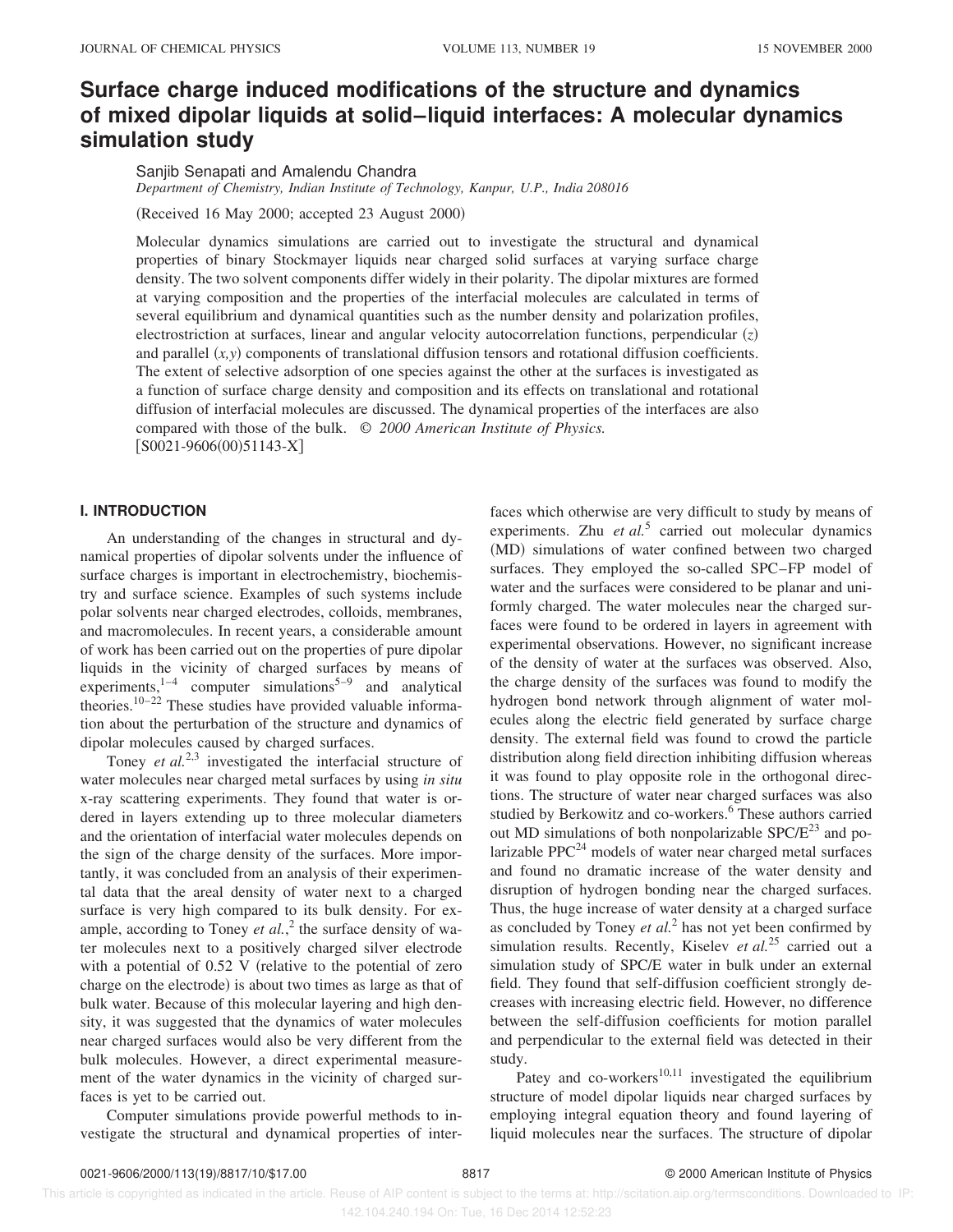liquids near charged surfaces was also investigated by using density functional theory and Monte Carlo simulations.<sup>15–21</sup> It was shown that nonlinear phenomena like electrostriction and dielectric saturation could be rather significant for dipolar liquids near highly charged surfaces.<sup>21</sup> The extent of reorientation and also the surface-solvent correlation as evident from the maximum of the density profiles near a surface were found to increase nonlinearly with the surface charge density although no enormous increase of the areal density of solvent molecules at the charged surfaces was observed. A very recent study investigated the dynamics of solvent relaxation at solid–liquid interfaces by employing time dependent density functional theory.<sup>22</sup> The orientational relaxation of the interfacial dipolar molecules was found to occur at a somewhat slower rate.

While a large amount of work has been carried out for pure dipolar liquids near charged surfaces, much less effort has been devoted to examine dipolar mixtures at solid–liquid interfaces. Recently, Senapati and Chandra<sup>26</sup> investigated the structure of mixed dipolar liquids near charged solid surfaces by using density functional theory and Monte Carlo simulations. The dynamics of polarization relaxation in a dipolar mixture near a newly charged solid surface has also been studied by using time dependent density functional theory.<sup>27</sup> These authors have also carried out molecular dynamics simulations of mixed Stockmayer liquids near uncharged surfaces to investigate the role of selective adsorption in determining the equilibrium and dynamical properties of mixed dipolar liquids at hydrophobic surfaces.<sup>28</sup> However, until now no molecular dynamics simulation has been carried out to study the dynamics of mixed dipolar liquids near charged surfaces. Thus, the surface charge induced modifications of selective adsorption at varying composition and surface charge density and its effects on translational and orientational motion of interfacial molecules have not yet been investigated. Clearly, there remains a need to carry out a detailed molecular dynamics simulation of mixed dipolar liquids at varying composition and surface charge density in order to understand the equilibrium and dynamical properties of such complex interfaces at molecular level. Such a study is presented in this work.

Our goal in the present work has been to take a simple model for dipolar mixtures near charged solid surfaces and study its structure and dynamics in a detailed manner. From molecular dynamics point of view, binary mixtures of Stockmayer liquids of different polarity near uniformly charged planar surfaces seem to be simple systems for studying the dependence of equilibrium and dynamical properties of dipolar mixtures at solid–liquid interfaces on composition and surface charge density. The two dipolar components considered in the present study differ largely in their polarity. The surfaces are uniformly charged and, therefore, act as hydrophilic surfaces. We have simulated five different mixtures of varying composition and for each mixture we have considered three different values of the surface charge density. Thus, altogether we have simulated 15 different interfacial systems. The presence of the charged surfaces makes the systems inhomogeneous and anisotropic. The extent of such inhomogeneity and anisotropy is investigated by calculating the number density and polarization profiles of both the components next to the solid surfaces. The dynamical properties of the dipolar mixtures near surfaces are studied by calculating the linear and angular velocity autocorrelation functions and the translational and rotational diffusion coefficients of both the species.

The outline of the rest of the paper is as follows. The basic model and simulation details are described in Sec. II. In Sec. III, we present the results of the inhomogeneous spatial and orientational structure of the dipolar mixture next to the charged surfaces at varying composition. The results of the dynamical properties are discussed in Sec. IV and our conclusions are summarized in Sec. V.

#### **II. THE MODEL AND SIMULATION DETAILS**

We have carried out molecular dynamics simulations of five different mixtures consisting of binary dipolar liquids of varying composition. The dipolar mixtures are confined between two planar surfaces which are either charged or uncharged. For each of the five mixtures we have considered three different values of the surface charge density. Thus, altogether we have simulated 15 different systems. The solvent molecules interact with each other through a spherically symmetric short-range potential and an anisotropic longrange electrostatic potential and they also interact with the two surfaces. The total configurational energy of the system can be expressed in the form

$$
U = \frac{1}{2} \sum_{\alpha,\beta=1}^{2} \sum_{i=1}^{N_{\alpha}} \sum_{j=1}^{N_{\beta}} u_{SR}^{\alpha\beta}(r_{ij}) - \frac{1}{2} \sum_{\alpha=1}^{2} \sum_{i=1}^{N_{\alpha}} \mu_{i}^{\alpha} \cdot E_{i}^{\alpha} + \sum_{\alpha=1}^{2} U_{w\alpha},
$$
\n(1)

where  $N_{\alpha}$  is the number of molecules of species  $\alpha$ ,  $r_{ij}$  is the distance between molecule *i* of species  $\alpha$  and molecule *j* of species  $\beta$  and  $E_i^{\alpha}$  is the electric field at molecule *i* of species  $\alpha$  due to all other dipoles in the system.  $\mu_i^{\alpha}$  is the dipole vector (of magnitude  $\mu_{\alpha}$ ) of *i*th molecule of species  $\alpha$ . We follow the standard convention for the direction of a dipole moment vector in which the dipole moment points from the negative end to the positive end of a molecule.  $u_{SR}^{\alpha\beta}(r_{ij})$  is the spherically symmetric short-range interaction which is taken to be the Lennard-Jones potential

$$
u_{\rm SR}^{\alpha\beta}(r_{ij}) = 4\,\epsilon_{\alpha\beta}[(\sigma_{\alpha\beta}/r_{ij})^{12} - (\sigma_{\alpha\beta}/r_{ij})^6].\tag{2}
$$

In Eq. (2),  $\sigma_{\alpha\beta} = 0.5(\sigma_{\alpha} + \sigma_{\beta})$  and  $\epsilon_{\alpha\beta} = \sqrt{\epsilon_{\alpha} \epsilon_{\beta}}$  where  $\sigma_{\alpha}$ and  $\epsilon_{\alpha}$  are, respectively, the Lennard-Jones diameter and well-depth parameter of solvent molecules of species  $\alpha$ . The first two terms of Eq.  $(1)$  constitute the so-called Stockmayer potential. The third term in Eq.  $(1)$  arises from the interaction of solvent molecules with the two planar walls. We assume that the walls are uniformly charged, and are located at positions  $-z_0$  and  $z_0$  along the *z* axis and *x* and *y* axes are parallel to the surfaces. For this geometry, the wall-solvent interaction potential can be described as a function of the *z* coordinate of particle *i* and  $U_{w\alpha}$  can be written as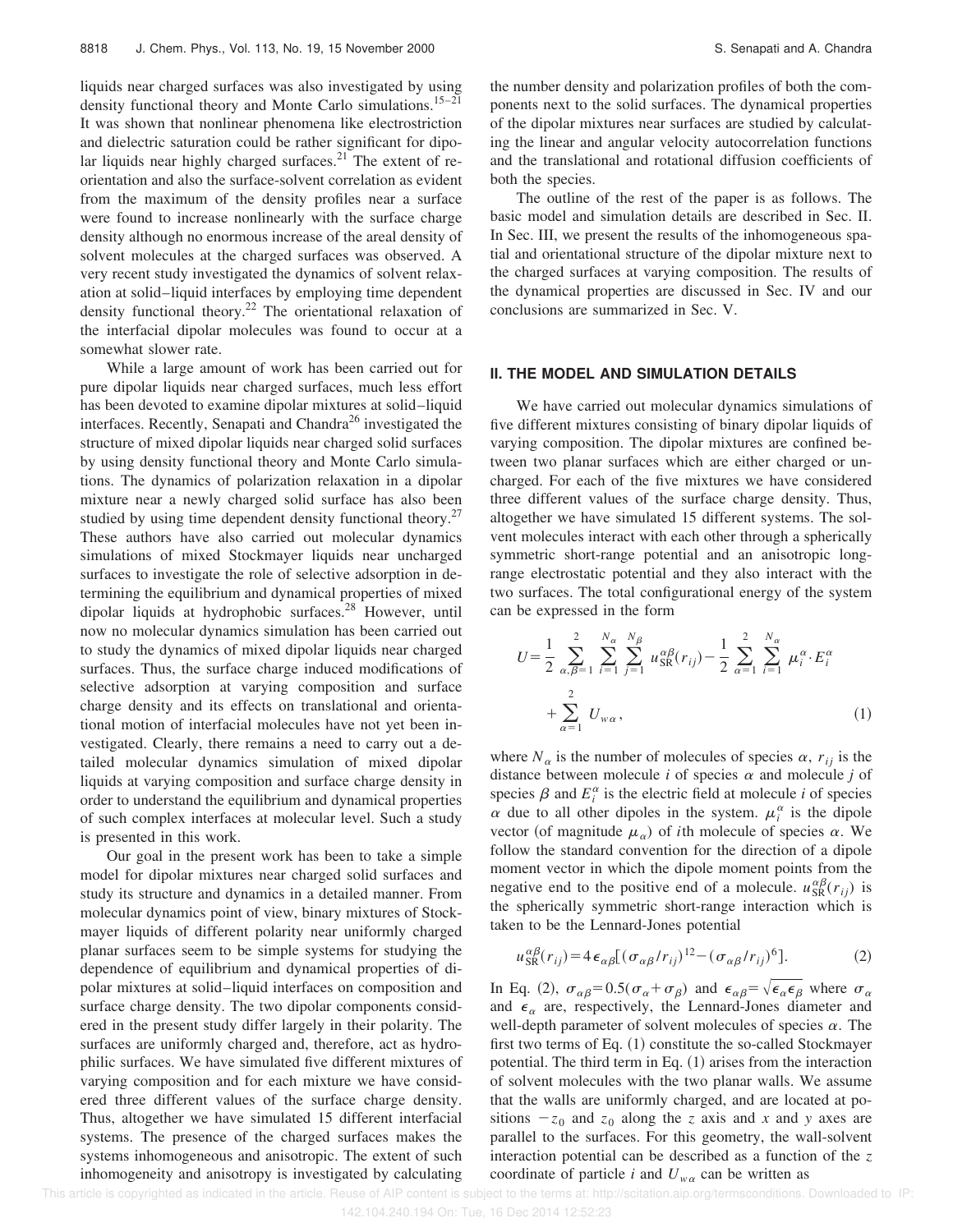$$
U_{w\alpha} = \sum_{i=1}^{N_{\alpha}} u_{w\alpha}(|z_i^{\alpha} + z_0|) + \sum_{i=1}^{N_{\alpha}} u_{w\alpha}(|z_i^{\alpha} - z_0|),
$$
 (3)

where  $u_{wa}(|z_i^{\alpha}-z_0|)$  is the interaction of *i*th solvent molecule of species  $\alpha$  with the surface located at  $z_0$ . This interaction includes a short-range isotropic part and a Coulombic anisotropic part. The short-range isotropic part does not depend on dipole orientation and it can be described by a 9–3 potential.29,30 The Coulombic part is the interaction of a dipole with a uniform field generated by the surface charge density. Thus, we write  $u_{w\alpha}(z)$  in the following form:

$$
u_{w\alpha}(z) = \frac{3^{3/2} \epsilon_{w\alpha}}{2} \left[ \left( \frac{\sigma_{w\alpha}}{z} \right)^9 - \left( \frac{\sigma_{w\alpha}}{z} \right)^3 \right] - E(z) \cdot \mu_i^{\alpha}, \quad (4)
$$

where  $z = |z_i^{\alpha} - z_0|$  and  $\epsilon_{w\alpha}$  and  $\sigma_{w\alpha}$  are the well-depth parameter and diameter which characterize the short-range part of the wall-solvent interaction between a solid wall and a molecule of species  $\alpha$ .  $E(z)$  is the electric field generated by the surface charge density. The validity of this uniform field in the context of real interfacial systems is discussed in Sec. V. In the present simulations the wall located at  $-z_0$  is assumed to have a positive charge density  $\sigma_c$  and the one at  $z_0$ is assigned a negative charge density of equal magnitude. This generates a uniform field of magnitude  $4\pi\sigma_c$  across the system. The forces and torques on particle *i* caused by its interaction with the charged wall can be readily calculated.

The simulations were carried out in rectangular boxes of dimensions  $L \times L \times h$  where *h* is the separation between the surfaces which is defined to be the distance between the two wall origins and *L* is the length of the central simulation box in *x* and *y* directions. Periodic boundary conditions were employed in the *x* and *y* directions. In the present simulations, the solvent molecules of different species are assumed to have the same mass *m* and also the same Lennard-Jones parameters such that  $\sigma_1 = \sigma_2 = \sigma$ ,  $\epsilon_1 = \epsilon_2 = \epsilon$  and also  $\sigma_{w1}$  $= \sigma_{w2} = \sigma_w$  and  $\epsilon_{w1} = \epsilon_{w2} = \epsilon_w$ . However, the molecules of the two species have different dipole moments. With the above simplifications, the systems studied here can be completely specified by specifying the values of *L* and *h*, the number of particles  $N_{\alpha}$ , the reduced dipole moment  $\mu_{\alpha}^*$  $=\sqrt{\mu_{\alpha}^2/\epsilon\sigma^3}$ , reduced moment of inertia  $I_{\alpha}^* = I_{\alpha}/m\sigma^2$ , the reduced temperature  $T^* = k_B T / \epsilon$ , the reduced surface charge density  $\sigma_c^* = \sigma_c \sqrt{\sigma^3/\epsilon}$  and the reduced wall-solvent interaction parameters:  $\epsilon_w^* = \epsilon_w / \epsilon$  and  $\sigma_w^* = \sigma_w / \sigma$  where  $k_B$  is Boltzmann constant. The reduced number density of species  $\alpha$  is  $\rho_{\alpha}^*$  which is equal to  $\rho_{\alpha}\sigma^3$ . For all the systems, we have taken  $\epsilon_w^* = 3$  and  $\sigma_w^* = 0.8$ . We note that these values of the reduced wall-solvent interaction parameters fall in the realistic range. In the calculations, we have used three different values of surface charge density:  $\sigma_c^* = 0.0, 0.28,$  and 0.56. The values of the other parameters characterizing the five mixtures considered in this study are summarized in Table I. The simulations were carried out with a total of 256 molecules.

The MD simulations were carried at constant temperature employing the leap-frog algorithm with a reduced time step  $\Delta t^* = \Delta t (\epsilon/m\sigma^2)^{1/2} = 0.0025$ . The quaternion formulation was employed for the rotational motion. $31$  For all the systems, the wall origins are located at  $z=0$  and  $z=10\sigma$  and

TABLE I. Values of different parameters.

| Mixture        | $N_{1}$  | $N_{2}$  | $x_1^a$ | $\mu_1^*$ | $\mu^*$ | $I^*$ | $T^*$ |
|----------------|----------|----------|---------|-----------|---------|-------|-------|
|                | 256      | $\Omega$ | 1.0     | 1.8       | 0.75    | 0.025 | 1.35  |
| 2              | 192      | 64       | 0.75    | 1.8       | 0.75    | 0.025 | 1.35  |
| 3              | 128      | 128      | 0.50    | 1.8       | 0.75    | 0.025 | 1.35  |
| $\overline{4}$ | 64       | 192      | 0.25    | 1.8       | 0.75    | 0.025 | 1.35  |
| 5              | $\theta$ | 256      | 0.0     | 1.8       | 0.75    | 0.025 | 1.35  |

 $x_1$  is the mole fraction of species 1.

periodic boundary conditions are set at  $x, y = 0$  and 6.17 $\sigma$  in *x* and *y* directions. The long-range electrostatic interactions were treated by using the slab adapted Ewald summation method as proposed by Shelley and Patey.<sup>32</sup> In this method, the slabs of dipolar liquid are separated by a region which contains no dipolar molecules and has a dielectric constant of 1. The periodicity of the system in *z* direction is  $25.4\sigma$  for all the systems which correspond to having an empty region of about  $15\sigma$  between the slabs of dipolar molecules. We have verified that the surfaces are sufficiently far apart that the interactions between the slabs are negligible. The Ewald parameters employed were  $\alpha/L = 6.4$ , a reciprocal space cut off of  $15\sigma^{-1}$  and  $\epsilon' = \infty$ . The minimum image convention was used for real space portion of the Ewald sum. All the systems were equilibrated for at least 100 000 time steps before production runs for a minimum of 500 000 time steps were started. The results of the various equilibrium and dynamical properties of the two components at interfaces and in the bulk phases for different surface charge density are presented in the following sections.

#### **III. STRUCTURAL PROPERTIES**

We have examined the effects of charged surfaces on the number density and polarization profiles of dipolar molecules. The density profiles of the two species are calculated by computing the average number of molecules in slabs of thickness  $\Delta z = 0.02\sigma$  lying on either sides of the central plane at  $z=0$ . The effects of charged surfaces on the polarization of dipolar molecules of different species are determined by calculating the wall-solvent correlation function  $g_{w\alpha}(z,\theta)$  where  $\theta$  is the angle between the dipole vector of a molecule of species  $\alpha$  and the surface normal. For convenience, we expand  $g_{w\alpha}(z,\theta)$  in the basis set of Legendre polynomials as follows:

$$
g_{w\alpha}(z,\theta) = \sum_{l} (-1)^{l} g_{w\alpha}^{0ll}(z) P_{l}(\cos\theta), \qquad (5)
$$

where  $P_l(\cos \theta)$  is the Legendre polynomial of order *l*. Clearly,  $\rho_{\alpha} g_{w\alpha}^{000}(z)$  gives the number density of the solvent species  $\alpha$  next to the solid surfaces where  $\rho_{\alpha}$  is the corresponding average (or bulk) density.  $g_{w\alpha}^{0ll}(z)$  for  $l \neq 0$  gives information about the orientational structure of dipolar molecules near the surfaces. For the present model,  $g_{wa}^{011}(z)$  is the most important orientational term and is related to *z* component of the polarization of species  $\alpha$ ,  $P_{\alpha}(z)$ , by the following relation: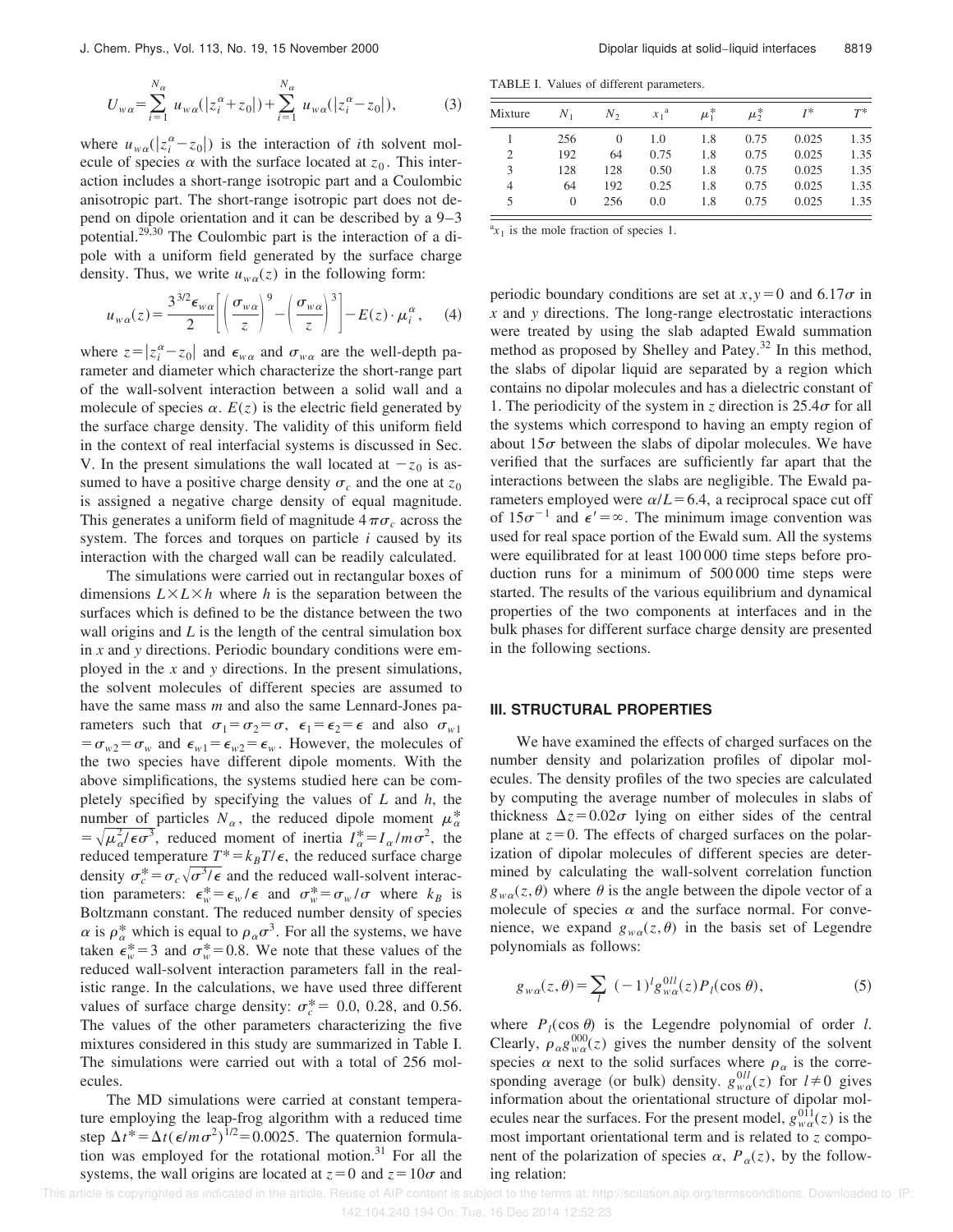

FIG. 1. The position dependence of inhomogeneous number density of the two components for  $(a)$  mixture 1,  $(b)$  mixture 2,  $(c)$  mixture 3,  $(d)$  mixture 4 and (e) mixture 5. The surface charge density  $\sigma_c^* = 0.56$ . The solid and dashed curves are for species 1 and 2, respectively. The reduced number density  $\rho_{\alpha}(z)^* = \rho_{\alpha}(z) \sigma^3$  and the reduced distance  $z^* = z/\sigma$  where  $\sigma$  is the molecular diameter.

$$
P_{\alpha}(z) = -\frac{2\mu_{\alpha}\rho_{\alpha}}{3}g_{w\alpha}^{011}(z). \tag{6}
$$

We note that the *x* and *y* components of the polarization are zero for both the species for all the systems considered in this work.

In Fig. 1 we have shown the number density  $\rho_{\alpha}(z)^*$  of both the components as a function of distance from the two surfaces at a given surface charge density  $\sigma_c^* = 0.56$ . The results are shown for all the five mixtures of varying composition. The density profiles are seen to be highly nonuniform near the solid surfaces. Also, for the equimolar mixture, the height of the maximum of the number density profile of the more polar species at the surfaces is found to be higher than that of the less polar species. This implies a stronger wall-solvent correlation of the more polar molecules at the charged surfaces. This enhanced wall-solvent correlation of the more polar component at the charged surfaces is also evident in the density profiles of other systems of different mole fractions.

In Figs. 2 and 3, we show the results of the field dependence of the density changes  $\Delta \rho_{\alpha}(z)$   $[\Delta \rho_{\alpha}(z) = \rho_{\alpha}(z;\sigma_{c})$  $-\rho_{\alpha}(z;\sigma_{c}=0)$  of both the species. It is seen that in case of mixtures the density of the more polar species near the surface increases whereas that of the less polar species decreases with increasing surface electrostatic field. The increase or decrease of solvent density near a charged surface



FIG. 2. The variation of change in number density  $\Delta \rho_1(z)^*$  [=  $\rho_1(z;E)$  $-\rho_1(z;E=0)$  for species 1 with distance from the charged surfaces for (a) mixture 1, (b) mixture 2, (c) mixture 3, (d) mixture 4. The solid and dashed curves are for  $\sigma_c^*$  = 0.56 and 0.28, respectively.

is a measure of the electrostriction caused by the charge density of the surfaces. Thus, with increasing surface charge density, the more polar species shows a positive electrostriction and the less polar species shows a negative electrostriction. This implies a selective adsorption of the more polar molecules at the surface with increasing surface charge den-



FIG. 3. The variation of change in number density  $\Delta \rho_2(z)^*$  [=  $\rho_2(z;E)$  $-\rho_2(z;E=0)$  for species 2 with distance from the charged surfaces for (a) mixture 2,  $(b)$  mixture 3,  $(c)$  mixture 4,  $(d)$  mixture 5. The solid and dashed curves are for  $\sigma_c^*$  = 0.56 and 0.28, respectively.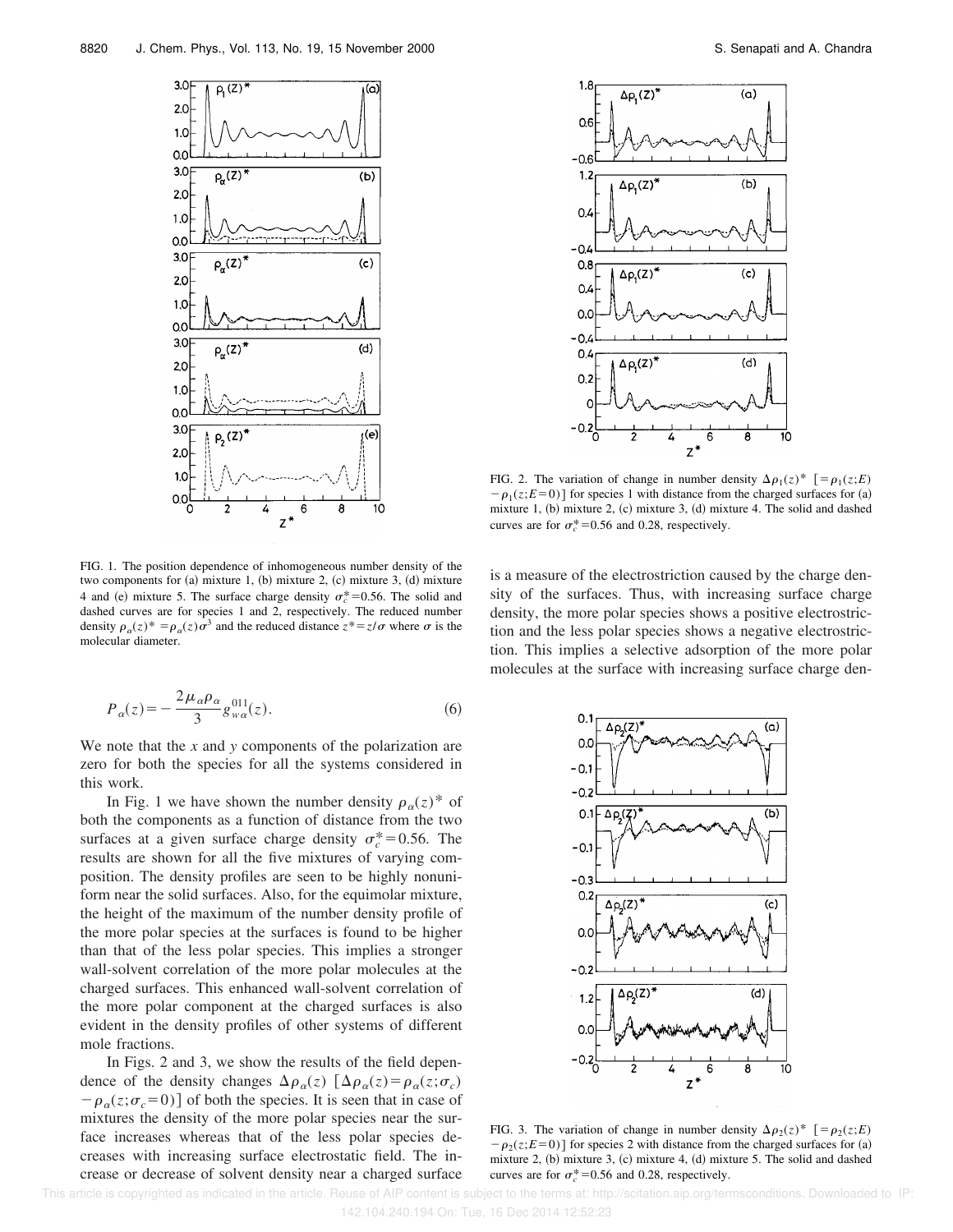

FIG. 4. The variation of reduced polarization of species 1 with distance from the charged surfaces for  $(a)$  mixture 1,  $(b)$  mixture 2,  $(c)$  mixture 3,  $(d)$ mixture 4. The solid, long-dashed, and the short-dashed curves are for  $\sigma_c^*$  $=0.56$ , 0.28, and 0.0, respectively. Note that the short-dashed curve is essentially a straight line as the polarization near an uncharged surface is zero within very small statistical error.

sity. The extent of the selective adsorption at a charged surface can also be studied by calculating the changes of the number of solvent molecules of the two species  $(\Delta n_a)$  in the first interfacial layer with changes of the surface charge density. Note that  $\Delta n_{\alpha} = n_{\alpha}(\sigma_c) - n_{\alpha}(\sigma_c = 0)$  where  $n_{\alpha}$  is the number of molecules of species  $\alpha$  in the contact interfacial layer near a surface. We have calculated  $\Delta n_a$  by integrating the density profiles from  $z=0$  to the distance of the first density minimum for  $\sigma_c = 0$  and also for  $\sigma_c = 0.28$  and 0.56. It is found that for  $\sigma_c$ =0.56,  $\Delta n_1$ =1.85, and  $\Delta n_2$ = -2.2 for mixture 2,  $\Delta n_1 = 2.7$  and  $\Delta n_2 = -3.3$  for mixture 3 and  $\Delta n_1 = 1.8$ ,  $\Delta n_2 = -1.9$  for mixture 4. The positive values of  $\Delta n_1$  and the negative values of  $\Delta n_2$  clearly reveal the presence of selective adsorption of the more polar molecules at the charged surfaces.

The results of the polarization profiles of the two components are shown in Figs. 4 and 5. For charged surfaces, the polarizations are found to be most significant near the surfaces and then they oscillate until bulk values are reached. The range of oscillations increases with increase of the surface electric field and it is more pronounced for the more polar species. The orientational order of the interfacial molecules is found to change nonlinearly with the surface charge density and also with the composition of the mixture. The nonzero polarization profiles of Figs. 4 and 5 show that the dipolar molecules prefer to orient perpendicular to the charged surfaces. For the uncharged surfaces, there is no net polarization. In fact, the statistical error in the polarization profiles for uncharged surfaces is extremely small and thus the expected zero polarization for these systems is reproduced quite accurately. Although there is no preferred orien-



FIG. 5. The variation of reduced polarization of species 2 with distance from the charged surfaces for  $(a)$  mixture 2,  $(b)$  mixture 3,  $(c)$  mixture 4,  $(d)$ mixture 5. The different curves are as in Fig. 4.

tation of dipolar molecules near uncharged surfaces, a calculation of  $g_{w\alpha}^{022}(z)$  reveals that the dipolar molecules tend to align parallel to the uncharged surfaces, in agreement with the results of earlier studies. $28,33,34$ 

## **IV. DYNAMIC PROPERTIES**

We report the various dynamical properties of the dipolar mixtures near the charged surfaces that have been studied in this work. Our primary goal is to investigate the effects of surface charge density on dynamics of the dipolar mixture in the interfacial region. We are also interested to see to what extent the dynamics of interfacial molecules differ from that in the bulk phase under the same external field. We have computed the velocity and angular velocity autocorrelation functions and from these correlation functions we have calculated the translational and rotational diffusion coefficients. The above dynamical quantities are calculated as functions of surface charge density and composition of the dipolar mixture. The spatial structures shown in the preceding section reveal that the dipolar mixtures are highly inhomogeneous near the two surfaces. To compare the dynamical properties of the interfacial medium with those of the bulk liquid, we have divided the entire system into three regions. The region I (or the interfacial region) consists of molecules which are within the distance of first minimum of the density distributions from the two solid surfaces, region  $II$  (or the diffuse interfacial region) includes particles lying between the first and third minima of the number density profile, and the rest is region III (or the bulk region).

We denote the *i*th component of velocity of a dipolar molecule of species  $\alpha$  by  $v_{\alpha}^{i}(t)$  and its normalized autocorrelation function  $C_{v,\alpha}^i(t)$  is defined by<sup>35</sup>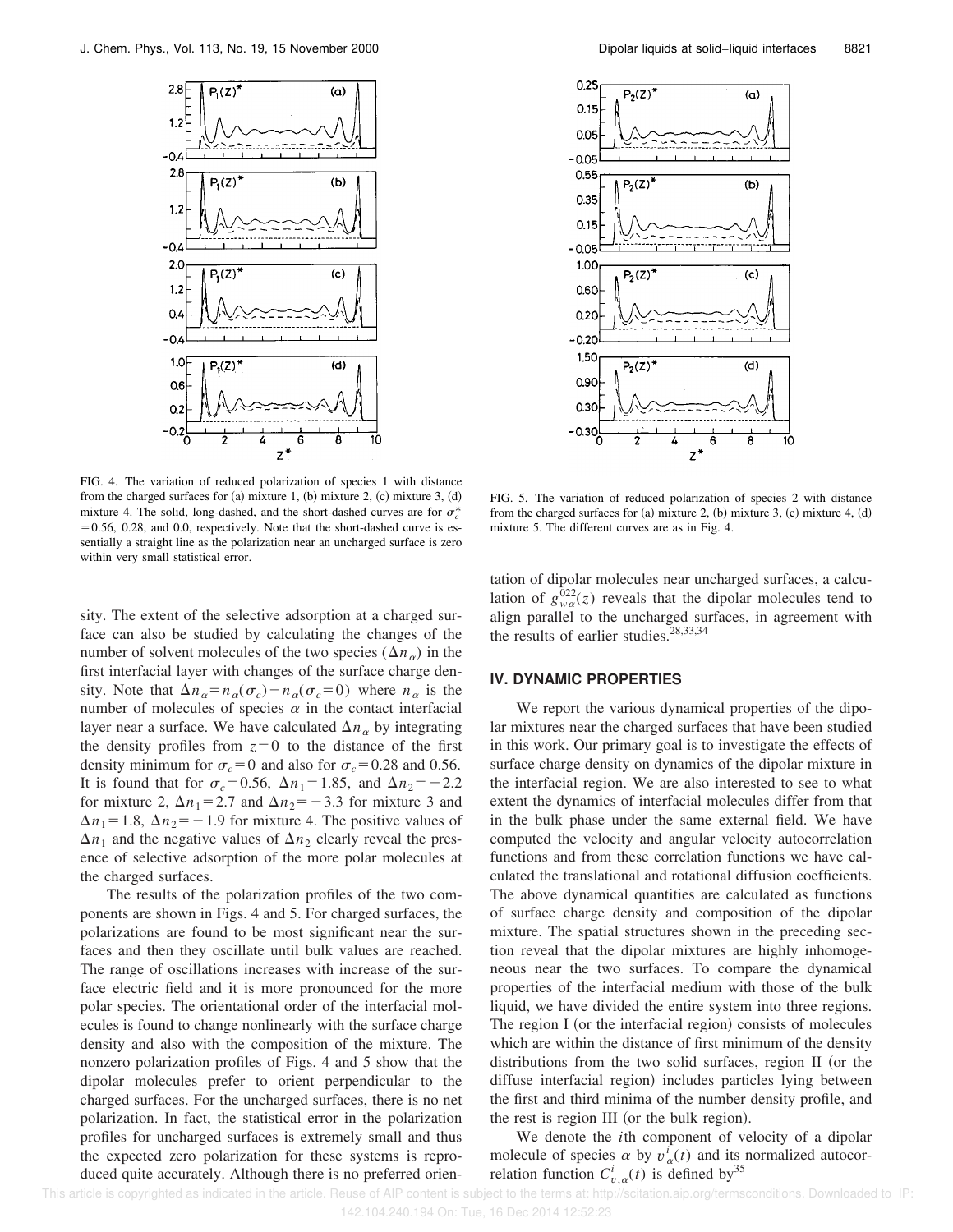

FIG. 6. The time dependence of the perpendicular  $(z)$  and parallel  $(x,y)$ components of velocity autocorrelation functions for species 1 for (a) mixture 1, (b) mixture 2, (c) mixture 3, (d) mixture 4. The results are for the interfacial region I. The different curves are as in Fig. 4.

$$
C_{v,\alpha}^{i}(t) = \frac{\langle v_{\alpha}^{i}(t)v_{\alpha}^{i}(0)\rangle}{\langle v_{\alpha}^{i}(0)^{2}\rangle},
$$
\n(7)

where  $i=x, y, z$  and  $\alpha=1,2$  and  $\langle \cdots \rangle$  represents an equilibrium ensemble average. Because of the presence of wallsolvent interaction, the system is anisotropic and, therefore, diffusion is not isotropic. This is illustrated in Figs. 6 and 7 where we have shown the decay of parallel  $(x, y)$  and perpendicular (z) components of velocity–velocity autocorrelation functions for the interfacial dipolar molecules for different values of the surface charge density. In Fig. 6, we have shown the results for species 1 and the results for species 2 are shown in Fig. 7. In both the figures, the two velocity components are seen to decay differently. Clearly, diffusion along the parallel direction is expected to be quite different from that in the perpendicular direction. Also, the external electric field is found to accelerate the velocity relaxation along the *z* direction whereas the opposite effect is observed for the relaxation along *x,y* directions. This enhanced and reduced rates of velocity relaxation in the perpendicular and parallel directions, respectively, are most pronounced for species 1 because of its higher polarity.

The translational diffusion coefficient  $D^i_\alpha$  (*i* = *x*,*y*,*z* and  $\alpha$ =1,2) can be calculated from the velocity–velocity autocorrelation function of species  $\alpha$  by using the following relation $35$ 

$$
D_{\alpha}^{i} = \frac{k_B T}{m} \int_0^{\infty} C_{\nu,\alpha}^{i}(t) dt.
$$
 (8)

We note that the self-diffusion coefficient, as defined by Eq.  $(8)$ , includes the influence of the external field because the relaxation of the velocity–velocity autocorrelation function



FIG. 7. The time dependence of the perpendicular  $(z)$  and parallel  $(x,y)$ components of velocity autocorrelation functions for species  $2$  for  $(a)$  mixture 2,  $(b)$  mixture 3,  $(c)$  mixture 4,  $(d)$  mixture 5. The results are for the interfacial region I. The different curves are as in Fig. 4.

depends on the strength of the external field. The above definition of the self-diffusion coefficient is different from the one which uses the concept of a field-free diffusion coefficient and includes the effects of external field by incorporating an additional term in the relaxation equation. The present terminology of field dependent diffusion coefficient has the advantage that it helps to make a direct comparison of the relative rates of relaxation in absence and in presence of an external field. We also note that the terminology of field dependent diffusion coefficient was also used in previous simulation studies of dynamical properties of water under external fields.<sup>25,36</sup>

We have calculated  $D_{\alpha}^{x,y}$  and  $D_{\alpha}^{z}$  for interfacial and bulk regions for all the systems and the results are shown in Table II. The standard deviations associated with the average values vary from 2 to 8 percent of the reported values for both the species. The standard deviations are determined by dividing the total run period into blocks of 50 000 time steps and treating the block averages as independent estimates of the time correlation functions and diffusion coefficients. It is seen that the perpendicular diffusion near the surfaces is hindered and the parallel diffusion is enhanced compared to diffusion in the bulk mixture. Also, with increase of surface charge density, the perpendicular diffusion of interfacial molecules is further slowed down and the parallel diffusion is enhanced. The results of the diffuse interfacial region (region II) are not very different from the bulk results<sup>37</sup> and, therefore, are not included here. We note that the forces from the surfaces act only along the *z* direction and this leads to slowing down of diffusion along the perpendicular direction. The solvent molecules in the interfacial region feel a less effective friction for motion along *x* and *y* direction since there are no solvent molecules on the surface sides of the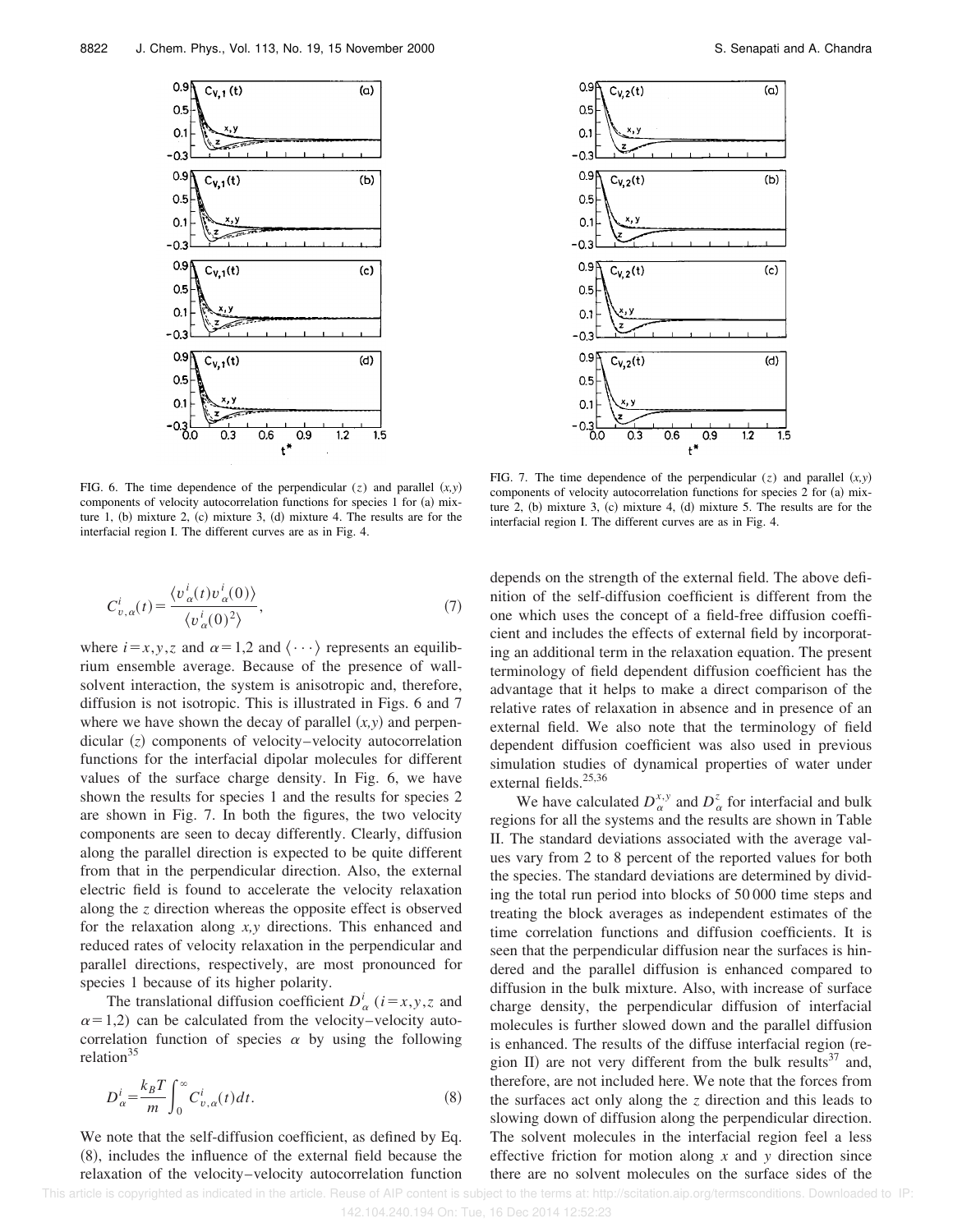TABLE II. Translational diffusion coefficients of species 1 and 2 for all the five mixtures at three different values of the surface charge density.<sup>a</sup>

|              |                | Interface          |        |        | Bulk               |        |        |
|--------------|----------------|--------------------|--------|--------|--------------------|--------|--------|
| Quantity     | Mixture        | $\sigma_c^* = 0.0$ | 0.28   | 0.56   | $\sigma_c^* = 0.0$ | 0.28   | 0.56   |
| $D_1^{z*}$   | 1              | 0.0102             | 0.0100 | 0.0084 | 0.1010             | 0.0919 | 0.0906 |
|              | 2              | 0.0105             | 0.0103 | 0.0086 | 0.0890             | 0.0862 | 0.0770 |
|              | 3              | 0.0110             | 0.0103 | 0.0092 | 0.0881             | 0.0828 | 0.0719 |
|              | $\overline{4}$ | 0.0111             | 0.0107 | 0.0096 | 0.0819             | 0.0780 | 0.0685 |
| $D_1^{x,y*}$ | 1              | 0.1501             | 0.1623 | 0.1655 | 0.0962             | 0.1166 | 0.1229 |
|              | 2              | 0.1462             | 0.1601 | 0.1645 | 0.0893             | 0.1139 | 0.1221 |
|              | 3              | 0.1402             | 0.1454 | 0.1566 | 0.0881             | 0.1134 | 0.1145 |
|              | $\overline{4}$ | 0.1331             | 0.1407 | 0.1527 | 0.0822             | 0.1121 | 0.1139 |
| $D_2^{z*}$   | $\mathfrak{2}$ | 0.0081             | 0.0039 | 0.0037 | 0.0941             | 0.0930 | 0.0907 |
|              | 3              | 0.0091             | 0.0055 | 0.0051 | 0.0921             | 0.0904 | 0.0892 |
|              | $\overline{4}$ | 0.0102             | 0.0068 | 0.0062 | 0.0881             | 0.0872 | 0.0843 |
|              | 5              | 0.0145             | 0.0140 | 0.0131 | 0.0870             | 0.0863 | 0.0841 |
| $D_2^{x,y*}$ | $\overline{2}$ | 0.1561             | 0.1704 | 0.1791 | 0.0942             | 0.1183 | 0.1211 |
|              | 3              | 0.1541             | 0.1631 | 0.1675 | 0.0920             | 0.1175 | 0.1196 |
|              | 4              | 0.1451             | 0.1560 | 0.1579 | 0.0901             | 0.1159 | 0.1161 |
|              | 5              | 0.1301             | 0.1396 | 0.1436 | 0.0872             | 0.1136 | 0.1146 |

 ${}^{\text{a}}D_{\alpha}^{*}=D_{\alpha}(m/\epsilon\sigma^{2})^{1/2}$  where  $\alpha=1,2$ .

interfaces and this leads to increased values of  $D_{\alpha}^{x,y}$  for interfacial molecules. This is also clear from Figs. 8 and 9 where we have shown the time dependence of the parallel and perpendicular components of velocity autocorrelation functions of interfacial and bulk molecules for a given surface charge density.



$$
\Theta_{\alpha} = \frac{k_B T}{I_{\alpha}} \int_0^{\infty} C_{\omega, \alpha}(t) dt,
$$
\n(9)

where  $C_{\omega,\alpha}(t)$  is the normalized angular velocity autocorrelation function of species  $\alpha$ . We have calculated the angular



FIG. 8. The comparison of the relaxation of velocity autocorrelation functions of species 1 at interface and in the bulk phase for surface charge density  $\sigma_c^*$  = 0.56. The solid and the short-dashed curves represent, respectively, the perpendicular  $(z)$  and parallel  $(x, y)$  components of the velocity autocorrelation function at interface. The long-dashed curve represents the decay of  $C_v(t)$  in the corresponding bulk phase. (a), (b), (c), and (d) are for mixtures 1, 2, 3, and 4, respectively.



FIG. 9. The comparison of the relaxation of velocity autocorrelation functions of species 2 at interface and in the bulk phase for surface charge density  $\sigma_c^*$  = 0.56. The different curves are as in Fig. 8. (a), (b), (c), and (d) are for mixtures 2, 3, 4, and 5, respectively.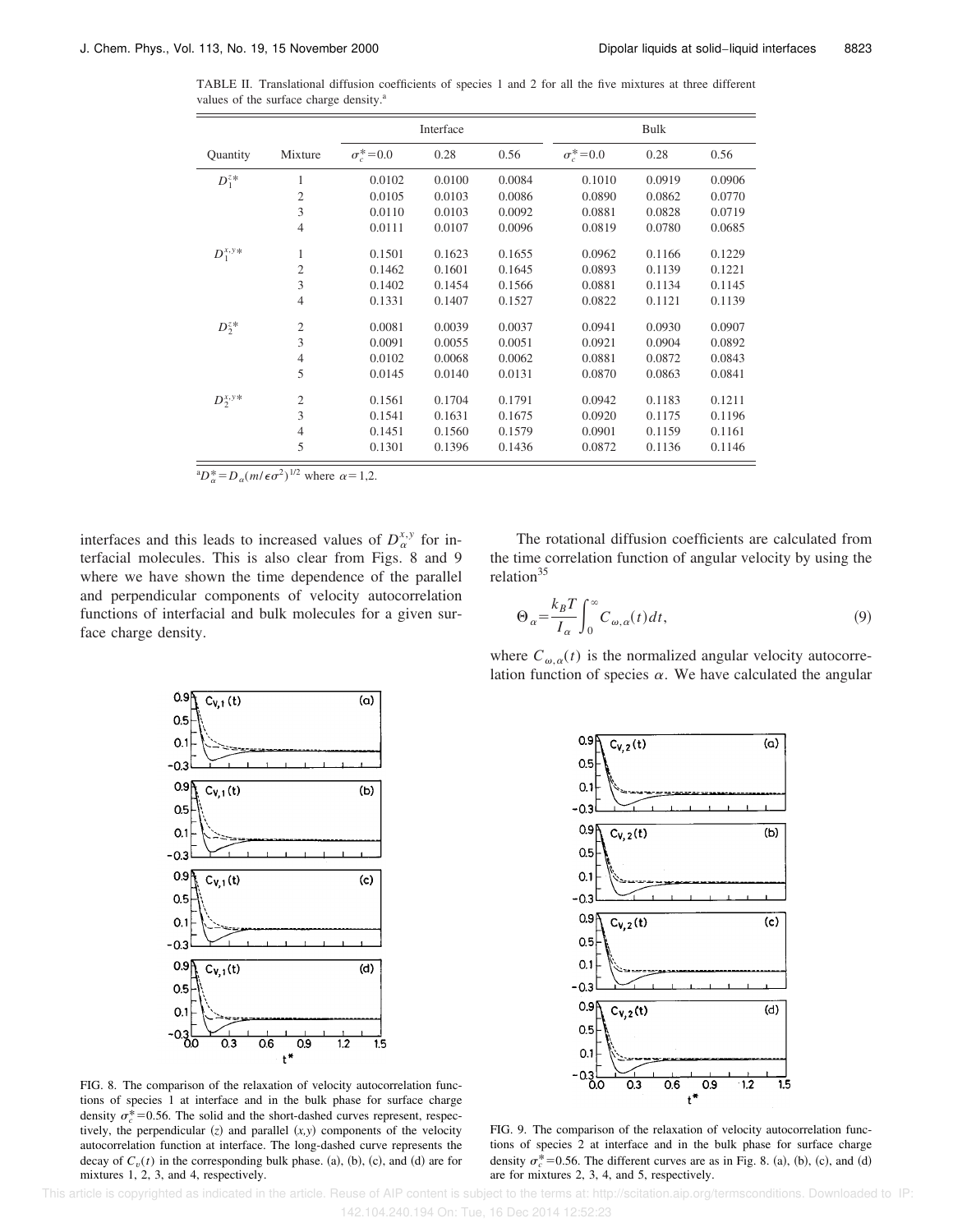

FIG. 10. The time dependence of the angular velocity autocorrelation function for species 1 for  $(a)$  mixture 1,  $(b)$  mixture 2,  $(c)$  mixture 3,  $(d)$  mixture 4. The results are for the interfacial region I. The different curves are as in Fig. 4.

velocity autocorrelation functions for interfacial and bulk molecules for both the species and the results are shown in Figs. 10–12. In Table III, we have included the values of rotational diffusion coefficients of the two species for varying composition and surface charge density. The standard deviations associated with the average values of rotational diffusion coefficients vary from 2 to 4 percent of the reported



FIG. 11. The time dependence of the angular velocity autocorrelation function for species 2 for  $(a)$  mixture 2,  $(b)$  mixture 3,  $(c)$  mixture 4,  $(d)$  mixture 5. The results are for the interfacial region I. The different curves are as in Fig. 4.



FIG. 12. The comparison of the relaxation of angular velocity autocorrelation functions at interface and in the bulk phase for species 1 and 2. The surface charge density  $\sigma_c^* = 0.56$ . The solid and the short-dashed curves are for the interfacial region and the bulk.  $(a)$ ,  $(b)$ ,  $(c)$ ,  $(d)$ , and  $(e)$  are for mixtures 1, 2, 3, 4, and 5, respectively.

values. In case of uncharged surfaces, the rotational diffusion at the interface is found to occur at a slightly slower or almost identical rate (within statistical error) compared to that in the bulk phase for the pure liquid of the strongly polar component. However, when mixtures are formed by adding the weakly polar component, the rotational diffusion occurs at a faster rate near the surfaces than that in the bulk. This varying rotational diffusional behavior is an outcome of the combined effects of the orientational ordering imposed by the walls, a less torque acting on interfacial solvent molecules because of an incomplete solvation shell and selective adsorption of less polar molecules at the uncharged surfaces.

With increase of surface charge density, the rotational diffusion of both interfacial and bulk molecules occur at a slower rate. However, the extent of rotational slowing down is found to be more prominent for interfacial molecules relative to their values for  $\sigma_c = 0$ . For charged surfaces, the slowing down of the rotational diffusion of interfacial molecules compared to that of bulk molecules is observed for systems 1–3 which can be attributed to the selective adsorption of more polar component at the surfaces in these systems. This behavior is also clear in Figs. 10 and 11 where pronounced negative regions of the angular velocity autocorrelation functions are seen for charged surfaces. In systems 4 and 5, the rotational diffusion near a charged surface occurs at a slightly faster rate than that in the bulk phase even for  $\sigma_c$ 

This article is copyrighted as indicated in the article. Reuse of AIP content is subject to the terms at: http://scitation.aip.org/termsconditions. Downloaded to IP: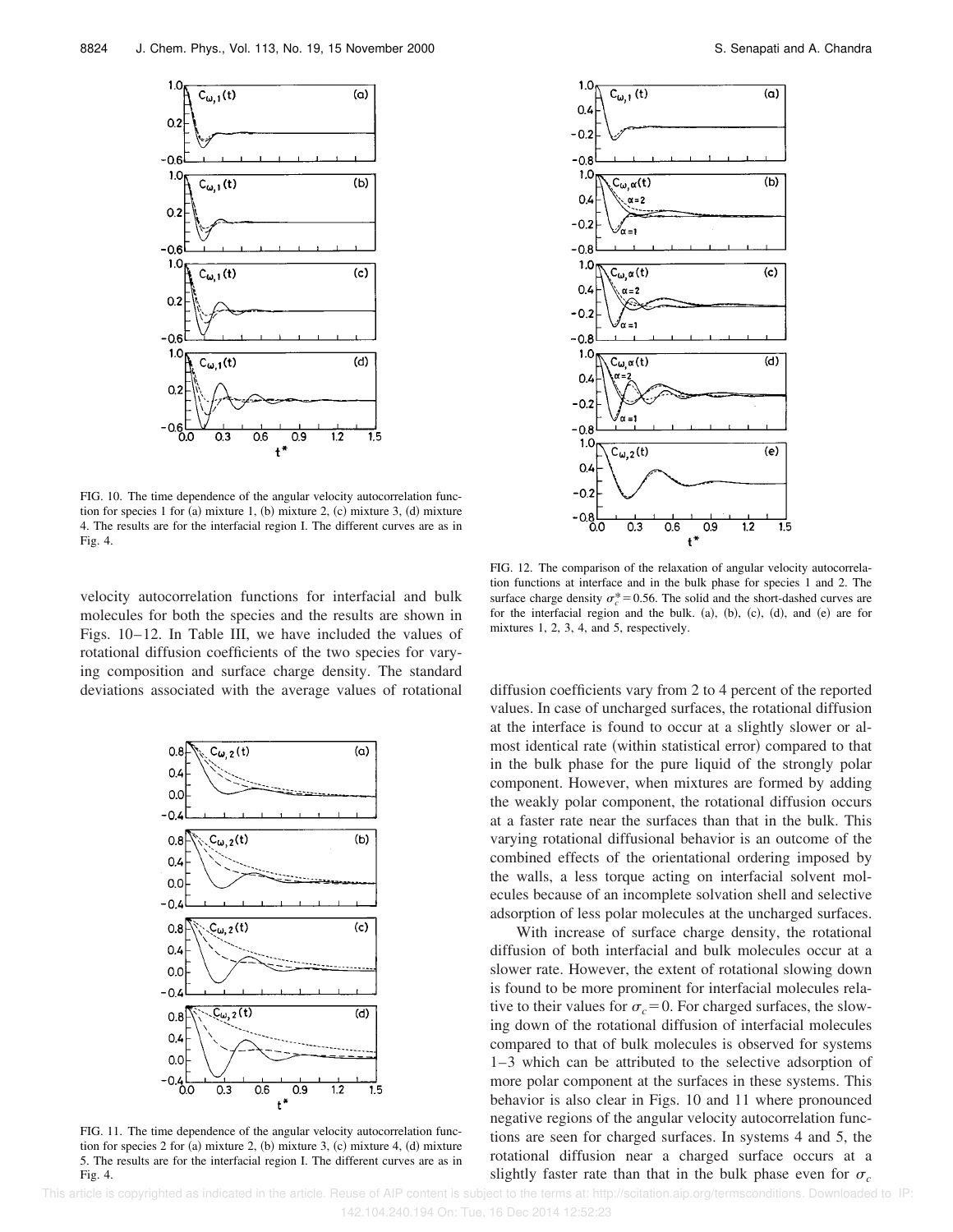TABLE III. Rotational diffusion coefficients of species 1 and 2 for all the five mixtures at three different values of the surface charge density.<sup>a</sup>

|              |                | Interface          |       |       | Bulk               |       |       |
|--------------|----------------|--------------------|-------|-------|--------------------|-------|-------|
| Quantity     | Mixture        | $\sigma_c^* = 0.0$ | 0.28  | 0.56  | $\sigma_c^* = 0.0$ | 0.28  | 0.56  |
| $\Theta_1^*$ |                | 2.628              | 2.198 | 1.329 | 2.658              | 2.364 | 1.565 |
|              | 2              | 2.764              | 1.998 | 1.011 | 2.670              | 2.164 | 1.086 |
|              | 3              | 3.430              | 1.976 | 0.917 | 2.745              | 2.027 | 0.944 |
|              | $\overline{4}$ | 4.490              | 1.963 | 0.904 | 3.150              | 1.849 | 0.807 |
| $\Theta_2^*$ | 2              | 20.84              | 17.17 | 11.41 | 17.74              | 17.65 | 13.65 |
|              | 3              | 24.35              | 17.03 | 10.94 | 18.86              | 17.28 | 12.19 |
|              | $\overline{4}$ | 28.96              | 16.92 | 9.813 | 21.28              | 16.87 | 9.712 |
|              | 5              | 40.63              | 16.90 | 8.750 | 30.15              | 16.72 | 8.610 |

 $^{\circ}$ <sup>a</sup> $\Theta_{\alpha}^* = \Theta_{\alpha} (m \sigma^2 / \epsilon)^{1/2}$  where  $\alpha = 1,2$ .

 $=0.56$  which can be attributed to the dominance of weakly polar molecules in the interfacial region for these two systems.

An interesting behavior is observed for the change of rotational diffusion with variation of composition. For the uncharged surfaces, the rotational diffusion of both the species increases with increase of mole fraction of the less polar species. This can be understood in terms of less polarity of the medium and hence less dielectric friction on rotation with increase of the number of less polar molecules. For finite charge density of the surfaces, an opposite behavior is observed. Now the rotational diffusion coefficients decrease with increasing mole fraction of the less polar molecules. This can be attributed to an interplay between the dipole– dipole and dipole–surface interactions. The effective interaction between solvent dipoles decreases with increase of the mole fraction of less polar species and because of this reduced effective dipole–dipole interaction, the surface electric field can perturb the rotational motion more effectively and this leads to a decrease of the rotational diffusion coefficients. This is more clear from the plots of angular velocity autocorrelations of Fig. 12 which show deeper negative regions with increase of the relative concentration of less polar molecules for  $\sigma_c^* = 0.56$ .

## **V. SUMMARY AND CONCLUSIONS**

We have investigated the surface charge induced changes of the structure and dynamics of mixed dipolar liquids at solid–liquid interfaces by means of molecular dynamics simulations. The dipolar mixtures consist of a strongly polar and a weakly polar solvent. Fifteen different systems of varying composition and surface charges are investigated. Various structural and dynamical properties of the two components near the surfaces are calculated and compared with the corresponding quantities in the bulk. The density profiles of the two components are found to be highly nonuniform in the interfacial region. The more polar component is found to be preferentially adsorbed at a charged surface whereas the reverse is true for an uncharged surface. This change of density with surface electric field is a nonlinear effect known as electrostriction. With increase of surface charge density, the more polar component exhibits a positive electrostriction and the less polar component shows a negative electrostriction. This electrostriction effect is found to play an important role in determining the dynamical properties of the interfaces. Pronounced orientational order is also found for the dipolar molecules which are seen to align perpendicular to a charged surface and parallel to an uncharged surface. However, no net polarization is found near an uncharged surface as expected. For charged surfaces, the polarization profiles reveal oscillations in the interfacial region indicating layering in the orientational structure. The orientational order of both kinds of molecules is found to change nonlinearly with composition and also with surface electric field.

For both the species, it is found that the perpendicular  $(z)$ diffusion near a surface is hindered and the lateral diffusion  $(x, y)$  is enhanced compared to diffusion in the bulk mixture. With increase of surface charge density, the perpendicular diffusion further decreases and the lateral diffusion increases. These changes occur in a nonlinear fashion. For the uncharged surfaces, the rotational diffusion is found to slow down near the surface for the pure liquid of the strongly polar component but an opposite behavior is observed when mixtures are formed by adding the weakly polar component. This varying rotational diffusional behavior originates from the combined effects of orientational ordering near the walls, incomplete solvation shell at the interfaces and selective adsorption of less polar molecules at the uncharged surfaces. For charged surfaces, the slowing down of rotational diffusion of interfacial molecules compared to that of bulk molecules is observed also for mixtures which can be attributed to the selective adsorption of more polar species at the charged surfaces. For all the systems, the rotational diffusion is found to decrease with increase of surface charge density in both interfacial and bulk regions. With increase of the mole fraction of the less polar species, the rotational diffusion of both the species increases for uncharged surfaces whereas it decreases for charged surfaces. This contrasting behavior can be attributed to an interplay between the dipole–dipole and dipole–surface interactions.

In this study, we considered a binary mixture of two components which differ widely in their polarity. Since our goal of the present study was to investigate the surface charge induced modifications of the interfacial structure and dynamics of a dipolar mixture of varying composition, the